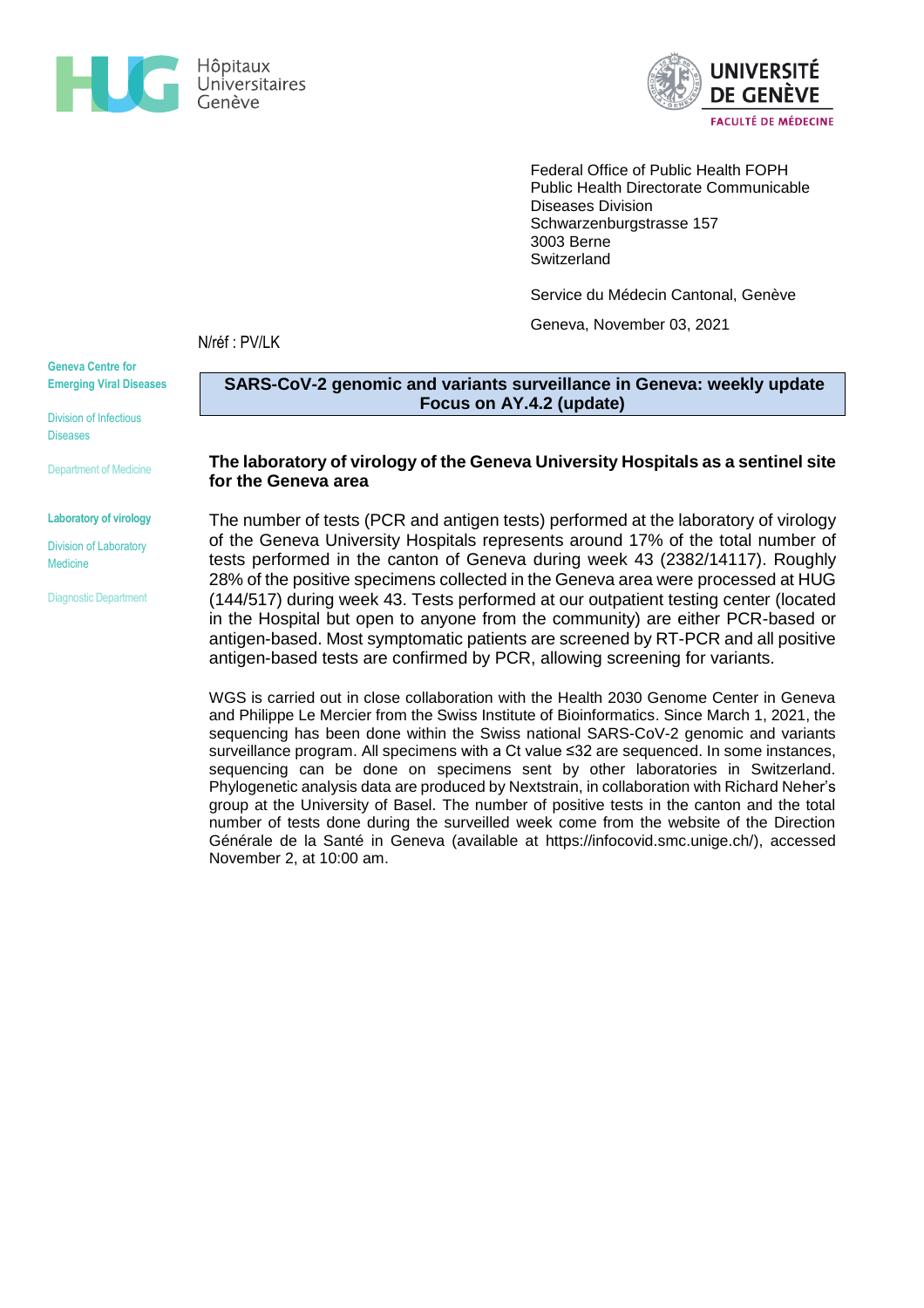

During week 43, the absolute number of positive SARS-CoV-2 tests increased. This was associated with a decrease in the number of tests performed at our institution, and thus with a substantial increase in the positivity rate, up to 20% on Sunday, October 31, 2021.

Similarly, at our outpatient symptomatic testing center (sector E'), the mean positivity rate increased during week 43, (mean positivity rate over 7 sliding days at 16%), peaking at 41% on Sunday, October 31, 2021.

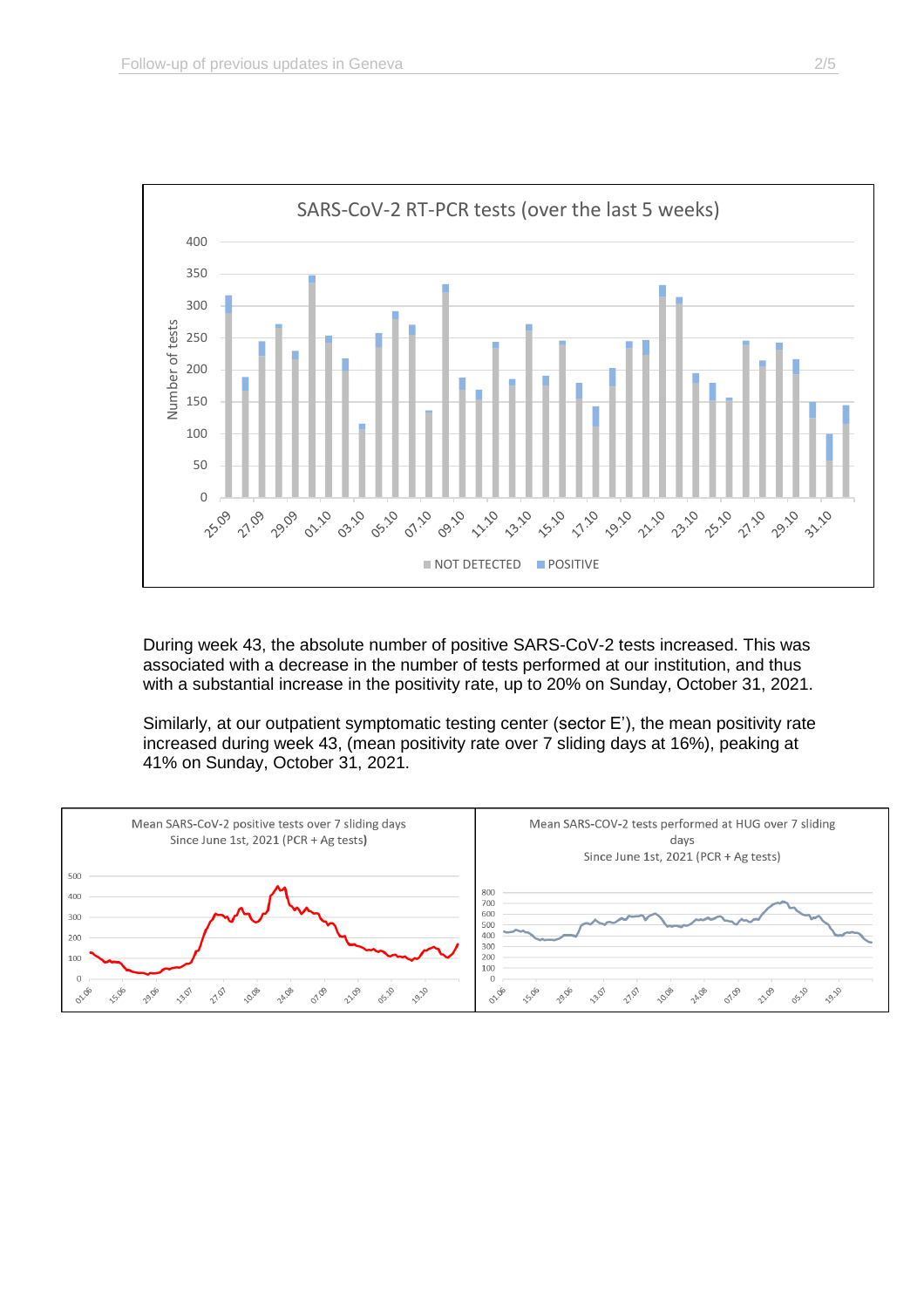

# **SARS-CoV-2 lineages identified by whole-genome sequencing at HUG from samples (Ct value ≤32) collected from Geneva residents**



Note: due to a technical problem encountered during the WGS process, a total of 76 SARS-CoV-2 positive samples collected between September 23 and 28 could not be sequenced. This partly explains the drop in the number of sequences available during this period.

\*Partial data for week 42 (October 18 to October 24), as sequencing is still ongoing. Numbers will be updated in the next report.

### **Exclusively B.1.617.2 (Delta, or one of its sub-lineages) sequences have been identified in samples collected from Geneva residents since mid-September.**

**Four new sequences of the Delta sub-lineage AY.4.2** (a Variant under Investigation/Variant under Monitoring) **have been identified among other sub-lineages in the last sequencing batch**. For more information on this variant, please refer to the report of last week, posted on October 29, 2021. In addition, preliminary observational data from the UK suggest no significant reduction in vaccine effectiveness against AY.4.2 compared to the original B.1.617.2 Delta variant.

**In total, the Delta sub-lineage AY.4.2 represented 5.5% (4/72) and 9% (9/99) of the sequences collected during weeks 40 and 41** (from October 4 to October 17). Among the 41 sequences available for week 42, only 2 (4.5%) are AY.4.2. Sequencing is still ongoing for the end of week 42 (October 18 to October 24).

Similarly to what has been observed last week, according to the cantonal physician team, AY.4.2 cases identified in Geneva are not all part of the same cluster, showing **community transmission of this sub-lineage in the Geneva area**.

None of them are currently or have been hospitalized because of COVID-19 at Geneva University Hospitals since the beginning of October. Of note, no further data is available regarding the health status of those individuals or their risk factors for severe disease.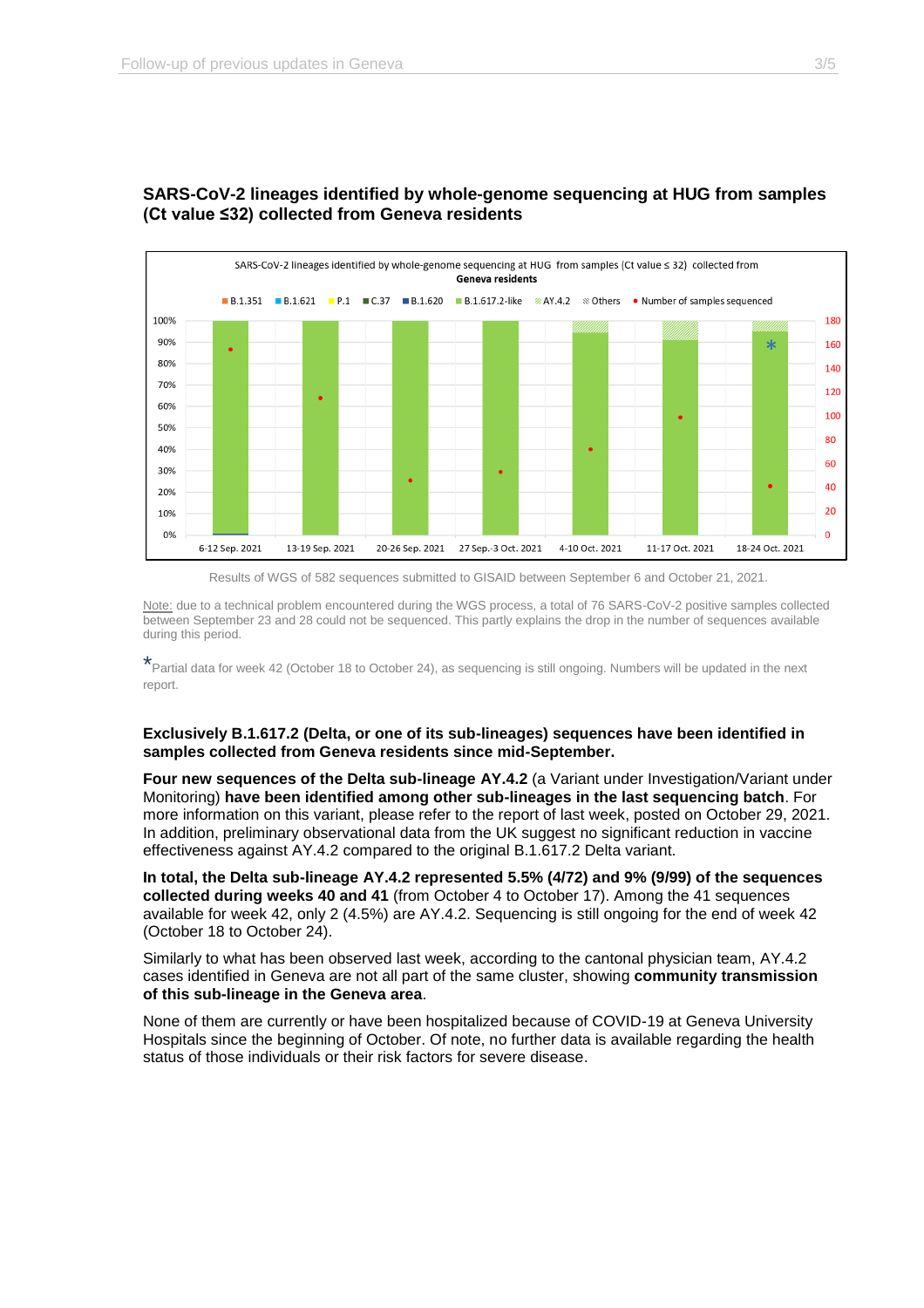### **Post-vaccination infections in the canton of Geneva**

Post-vaccination infection is defined here as a positive SARS-CoV-2 test occurring more than 14 days after the second vaccine dose. This surveillance is done in collaboration with the Direction Générale de la Santé (DGS) of Geneva. Data are collected by the DGS of Geneva during contact tracing calls after having obtained informed consent from SARS-CoV-2 positive patients. The list of patients with post-vaccination infections is sent weekly to HUG virology laboratory, which makes an effort to retrieve initial diagnostic samples in order to ensure sequencing, as recommended by FOPH.

Among the 526 new COVID-19 cases reported by the Direction Générale de la Santé in Geneva over week 42, 149 (28%) have been identified as post-vaccination infections.

As the number of vaccinated people increases, this number is expected to grow in an endemic stage.

More than 50% (9/16) of the people with a documented infection with AY.4.2 since July 2021 were vaccinated according to the Cantonal Physician team. This number is however too low draw any conclusion regarding vaccine escape. Of note, preliminary observational data from the UK suggest no significant reduction in vaccine effectiveness against AY.4.2 than against the original B.1.617.2 Delta variant. More information will be included in up-coming reports regarding any potential increased risk associated with Delta sub-lineages.